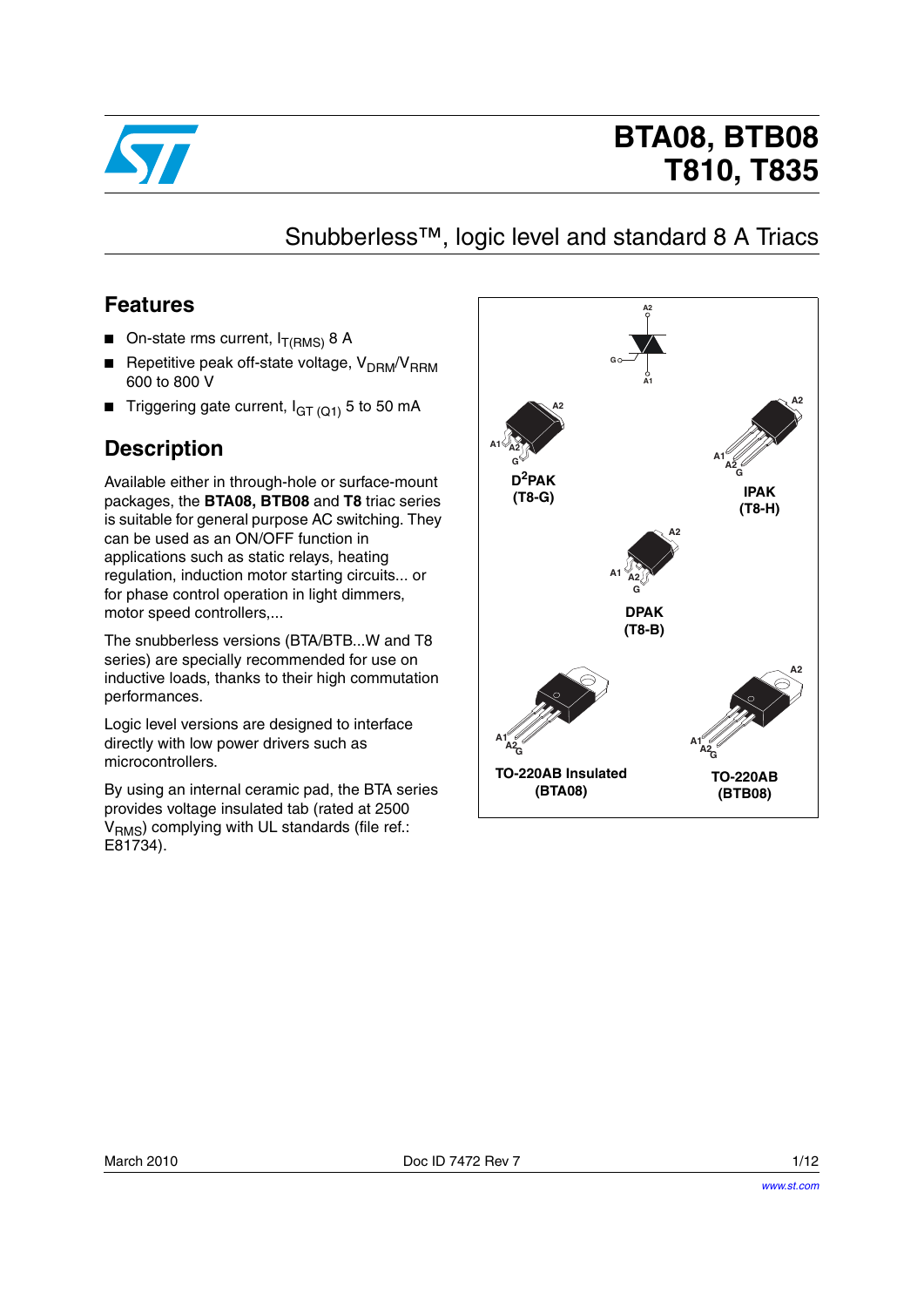# **1 Characteristics**

| Symbol                   | <b>Parameter</b>                                                                         |                                                  |                | <b>Value</b>                       | Unit        |
|--------------------------|------------------------------------------------------------------------------------------|--------------------------------------------------|----------------|------------------------------------|-------------|
| I <sub>T</sub> (RMS)     | On-state rms current (full sine wave)                                                    | IPAK/D <sup>2</sup> PAK/DPAK/<br><b>TO-220AB</b> | $T_c = 110 °C$ | 8                                  | A           |
|                          |                                                                                          | TO-220AB Ins.                                    | $T_c = 100 °C$ |                                    |             |
|                          | Non repetitive surge peak on-state current                                               | $F = 50$ Hz                                      | $t = 20$ ms    | 80                                 | A           |
| $I_{\text{TSM}}$         | (full cycle, $T_i$ initial = 25 °C)                                                      | $F = 60$ Hz                                      | $t = 16.7$ ms  | 84                                 |             |
| $I^2t$                   | If value for fusing                                                                      | $t_{p}$ = 10 ms                                  |                | 36                                 | $A^2s$      |
| dl/dt                    | Critical rate of rise of on-state current $I_G = 2$<br>$x I_{GT}$ ,<br>$t_r \leq 100$ ns | $F = 120$ Hz                                     | $T_i = 125 °C$ | 50                                 | $A/\mu s$   |
| <sup>I</sup> GM          | Peak gate current                                                                        | $t_p = 20 \mu s$                                 | $T_i = 125 °C$ | 4                                  | A           |
| $P_{G(AV)}$              | Average gate power dissipation                                                           |                                                  | $T_i = 125 °C$ | 1                                  | W           |
| ${\tt T_{stg}}$<br>$T_i$ | Storage junction temperature range<br>Operating junction temperature range               |                                                  |                | $-40$ to $+150$<br>$-40$ to $+125$ | $^{\circ}C$ |

### **Table 1. Absolute maximum ratings**

#### **Table 2. Electrical characteristics (Tj = 25 °C, unless otherwise specified) Snubberless and logic level (3 quadrants)**

|                         |                                                                                         |                |      |      | T <sub>8</sub> |                          | <b>BTA08 / BTB08</b>     |                |                          |           |
|-------------------------|-----------------------------------------------------------------------------------------|----------------|------|------|----------------|--------------------------|--------------------------|----------------|--------------------------|-----------|
| Symbol                  | <b>Test conditions</b>                                                                  | Quadrant       |      | T810 | T835           | <b>TW</b>                | <b>SW</b>                | <b>CW</b>      | <b>BW</b>                | Unit      |
| $I_{GT}$ <sup>(1)</sup> | $V_D = 12 \text{ V}$ R <sub>1</sub> = 30 $\Omega$                                       | $1 - 11 - 111$ | MAX. | 10   | 35             | 5                        | 10                       | 35             | 50                       | mA        |
| $V_{GT}$                |                                                                                         | $1 - 11 - 111$ | MAX. |      |                |                          | 1.3                      |                |                          | V         |
| $V_{GD}$                | $V_D = V_{DRM} R_L = 3.3 k\Omega$<br>$T_i = 125 °C$                                     | $1 - 11 - 111$ | MIN. |      |                |                          | 0.2                      |                |                          | v         |
| $I_H$ (2)               | $I_T = 100$ mA                                                                          |                | MAX. | 15   | 35             | 10                       | 15                       | 35             | 50                       | mA        |
| $I_{\rm L}$             | $I_G = 1.2 I_{GT}$                                                                      | $I - III$      | MAX. | 25   | 50             | 10                       | 25                       | 50             | 70                       | mA        |
|                         |                                                                                         | Ш              | 30   |      | 60             | 15                       | 30                       | 60             | 80                       |           |
|                         | dV/dt (2) $\begin{vmatrix} V_D = 67 % V_{DRM} \ gate open \ T_i = 125 °C \end{vmatrix}$ |                | MIN. | 40   | 400            | 20                       | 40                       | 400            | 1000                     | $V/\mu s$ |
|                         | (dV/dt)c = 0.1 V/µs $T_i = 125 °C$                                                      |                |      | 5.4  | $\blacksquare$ | 3.5                      | 5.4                      | $\blacksquare$ | $\overline{\phantom{a}}$ |           |
| (dI/dt)c<br>(2)         | (dV/dt)c = 10 V/µs $T_i = 125 °C$                                                       |                | MIN. | 2.8  | ٠              | 1.5                      | 2.98                     | $\blacksquare$ | $\overline{\phantom{a}}$ | A/ms      |
|                         | $T_i = 125 °C$<br>Without snubber                                                       |                |      | ٠    | 4.5            | $\overline{\phantom{a}}$ | $\overline{\phantom{0}}$ | 4.5            | $\overline{7}$           |           |

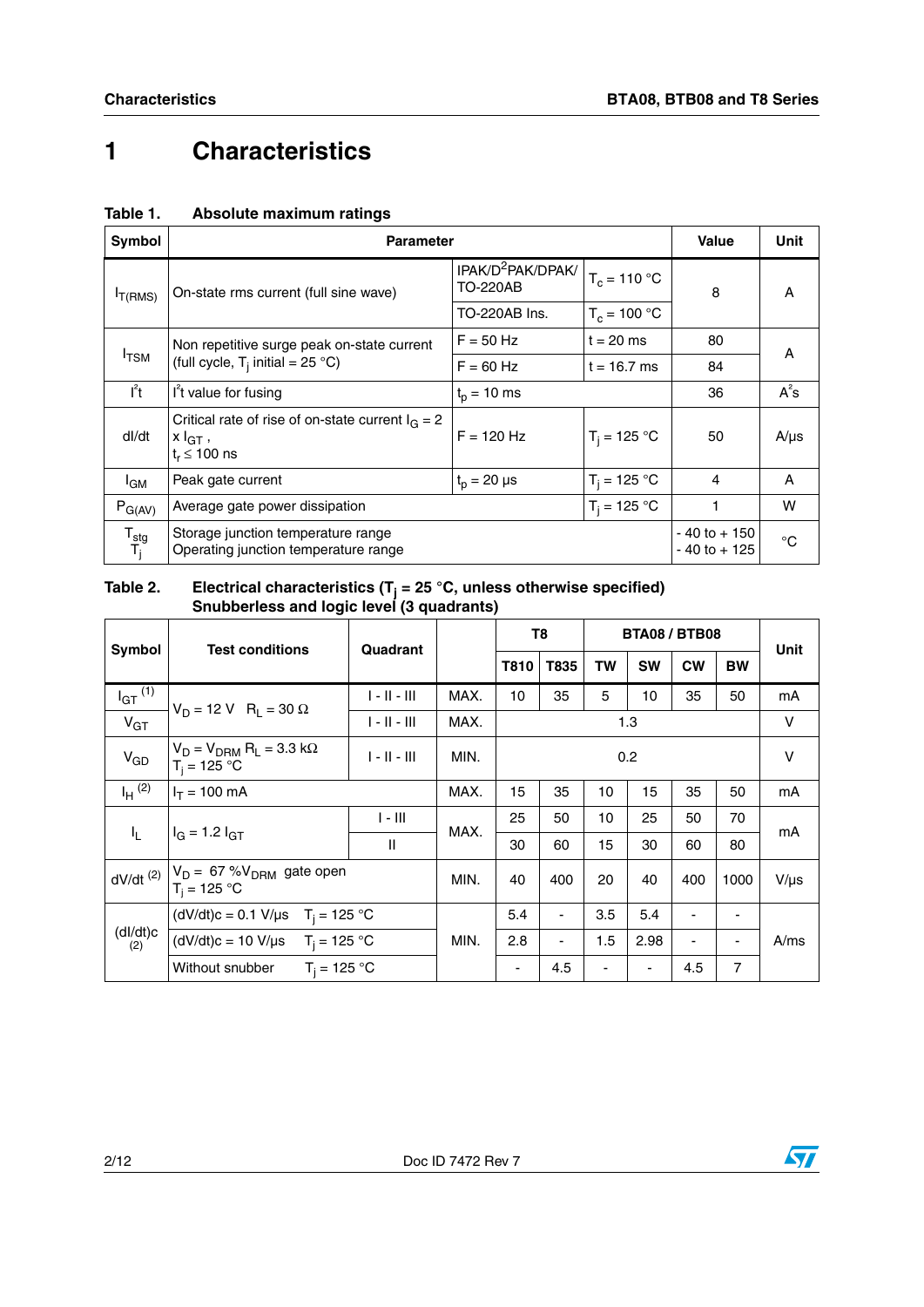| <b>Symbol</b>          | <b>Test conditions</b>                                                      | Quadrant             |             | <b>BTA08 / BTB08</b> |           | Unit      |  |
|------------------------|-----------------------------------------------------------------------------|----------------------|-------------|----------------------|-----------|-----------|--|
|                        |                                                                             |                      |             | C                    | B         |           |  |
| $I_{GT}$ $^{(1)}$      | $V_D = 12 V, R_1 = 33 \Omega$                                               | $1 - 11 - 111$<br>IV | MAX.        | 25<br>50             | 50<br>100 | mA        |  |
| $V_{GT}$               |                                                                             |                      | MAX.        |                      | 1.3       | v         |  |
| $V_{GD}$               | $V_D = V_{DRM}$ , R <sub>L</sub> = 3.3 k $\Omega$ , T <sub>i</sub> = 125 °C | <b>ALL</b>           | MIN.<br>0.2 |                      |           | $\vee$    |  |
| $I_H$ (2)              | $I_T = 500$ mA                                                              |                      | MAX.        | 25                   | 50        | mA        |  |
|                        | $I_G = 1.2 I_{GT}$                                                          | $I - III - IV$       | MAX.        | 40                   | 50        | mA        |  |
| $I_{L}$                |                                                                             | $\mathbf{I}$         |             | 80                   | 100       |           |  |
| $dV/dt$ <sup>(2)</sup> | $V_D = 67 %V_{DRM}$ gate open                                               | $T_i = 125 °C$       | MIN.        | 200                  | 400       | $V/\mu s$ |  |
| (dV/dt)c<br>(2)        | $(dI/dt)c = 5.3$ A/ms                                                       | $T_i = 125 °C$       | MIN.        | 5                    | 10        | $V/\mu s$ |  |

#### **Table 3. Standard (4 quadrants)**

### **Table 4. Static characteristics**

| Symbol               | <b>Test conditions</b>          | <b>Value</b>   | <b>Unit</b> |      |           |
|----------------------|---------------------------------|----------------|-------------|------|-----------|
| $VTM$ <sup>(1)</sup> | $I_{TM}$ = 11 A, $t_p$ = 380 µs | $T_i = 25 °C$  | MAX.        | 1.55 | v         |
| $V_{10}$ (2)         | Threshold voltage               | $T_i = 125 °C$ | MAX.        | 0.85 | v         |
| $R_{d}^{(2)}$        | Dynamic resistance              | $T_i = 125 °C$ | MAX.        | 50   | $m\Omega$ |
| <b>IDRM</b>          |                                 | $T_i = 25 °C$  | MAX.        | 5    | μA        |
| <sup>I</sup> RRM     | $V_{DRM} = V_{RRM}$             | $T_i = 125 °C$ |             |      | mA        |

1. minimum  $I_{GT}$  is guaranted at 5% of  $I_{GT}$  max.

2. for both polarities of A2 referenced to A1.

#### **Table 5. Thermal resistance**

| Symbol                                 |                     | <b>Parameter</b>          |                                             |     |               |
|----------------------------------------|---------------------|---------------------------|---------------------------------------------|-----|---------------|
|                                        |                     |                           | IPAK / D <sup>2</sup> PAK / DPAK / TO-220AB |     | $\degree$ C/W |
| Junction to case (AC)<br>$R_{th(j-c)}$ |                     |                           | TO-220AB Insulated                          | 2.5 |               |
|                                        |                     |                           | $D^2$ PAK                                   | 45  |               |
|                                        | Junction to ambient | $S = 0.5$ cm <sup>2</sup> | <b>DPAK</b>                                 | 70  | $\degree$ C/W |
| $R_{th(j-a)}$                          |                     |                           | TO-220AB / TO-220AB Insulated               | 60  |               |
|                                        |                     |                           | <b>IPAK</b>                                 | 100 |               |

S = Copper surface under tab.

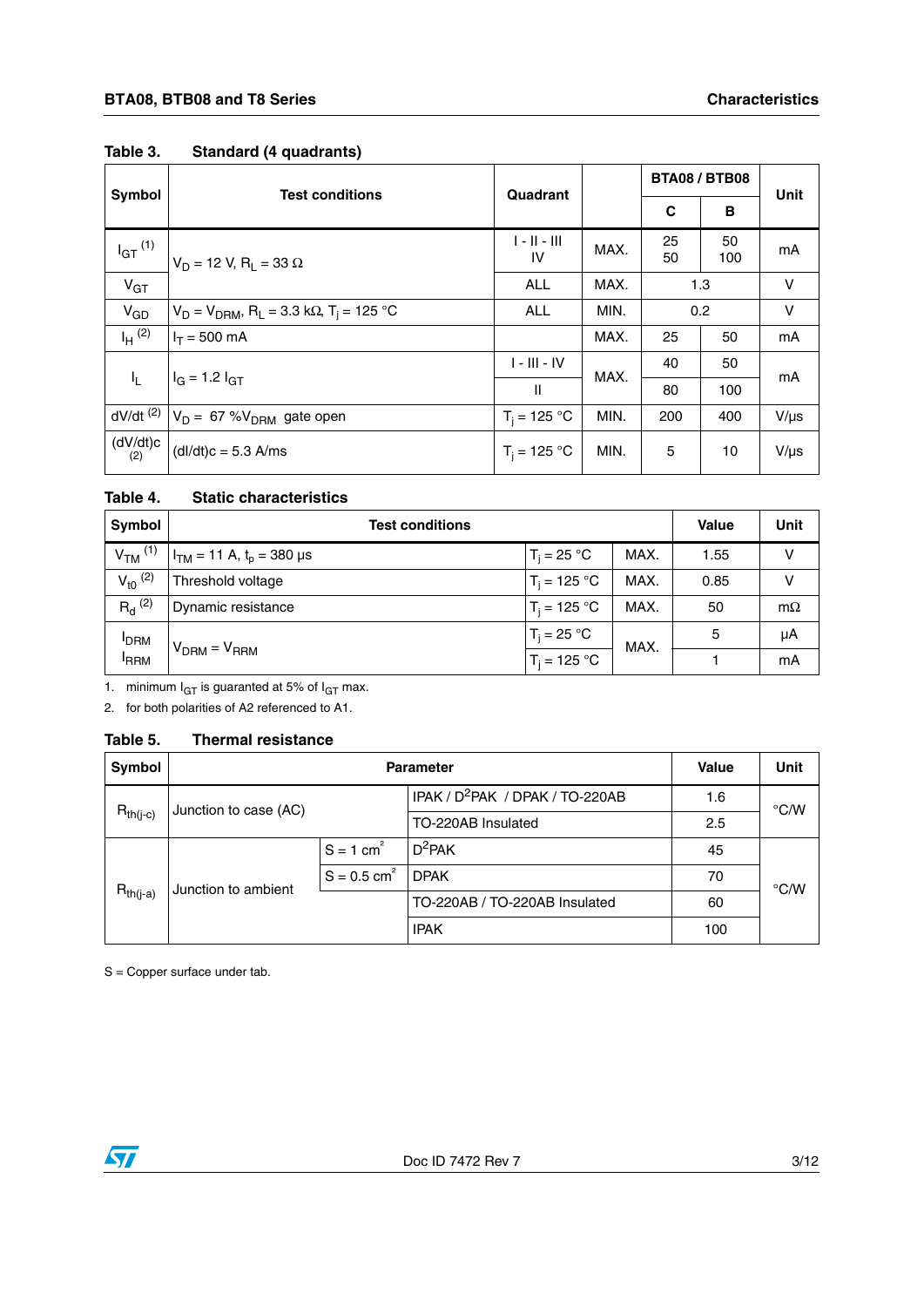### **Figure 1. Maximum power dissipation versus rms on-state current (full cycle)**





#### 0 25 50 75 100 125  $\mathfrak{o}$ 1 2 3 4 5 6 7 8 9 10  $I_{T(RMS)}(A)$ **T (°C) C** BTA RTB



**Figure 4. Relative variation of thermal impedance versus pulse duration**





**Figure 6. Surge peak on-state current versus number of cycles**



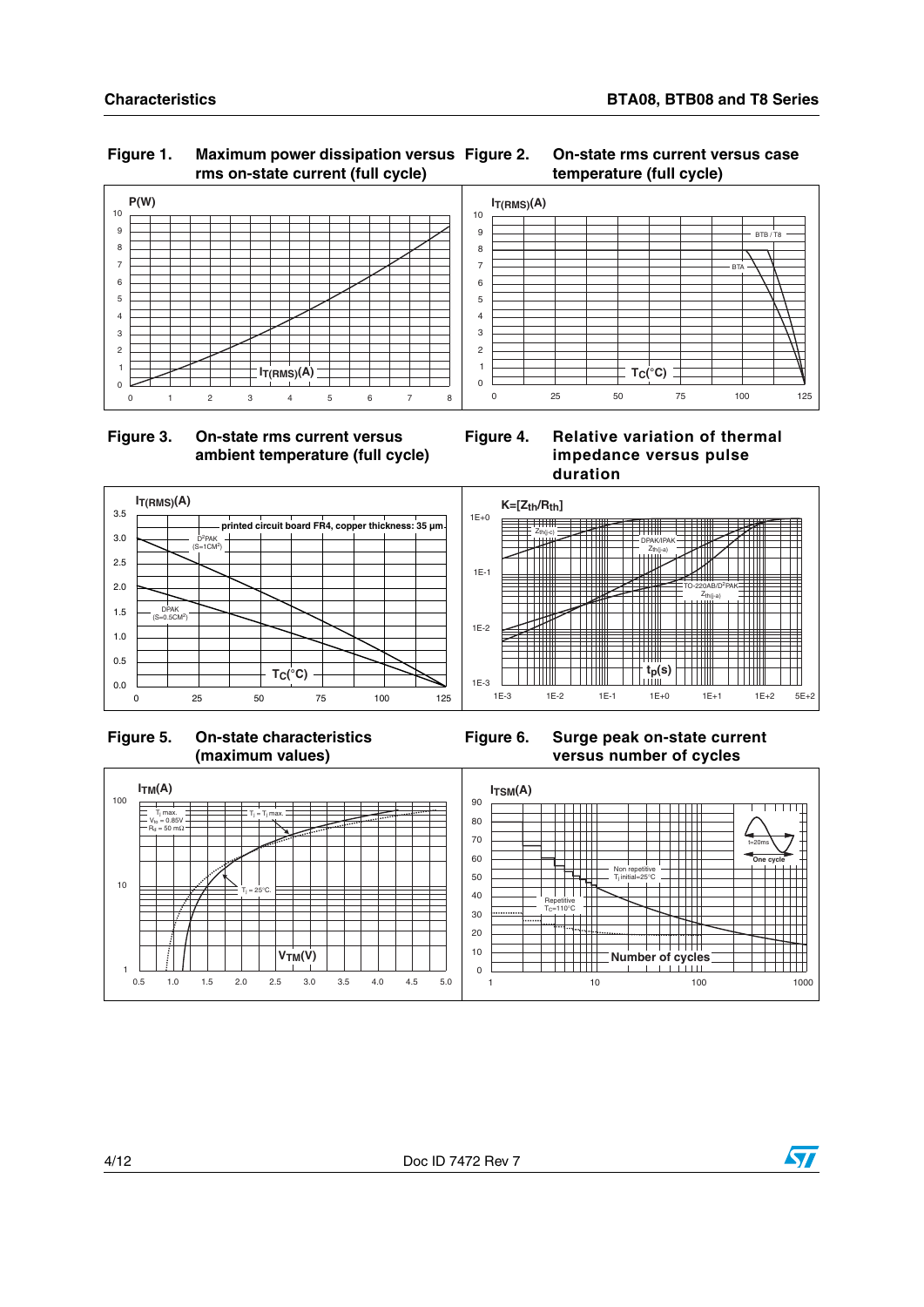#### **Figure 7. Non-repetitive surge peak on-state current for a sinusoidal**



#### **Figure 8. Relative variation of gate trigger current**



### **Figure 9. Relative variation of critical rate of decrease of main current versus (dV/dt)c (typical values)**

#### **Figure 10. Relative variation of critical rate of decrease of main current versus (dV/dt)c (typical values)**



 **Figure 11. Relative variation of critical rate of decrease of main current versus junction temperature**

**Figure 12. DPAK and D2PAK thermal resistance junction to ambient versus copper surface under tab**

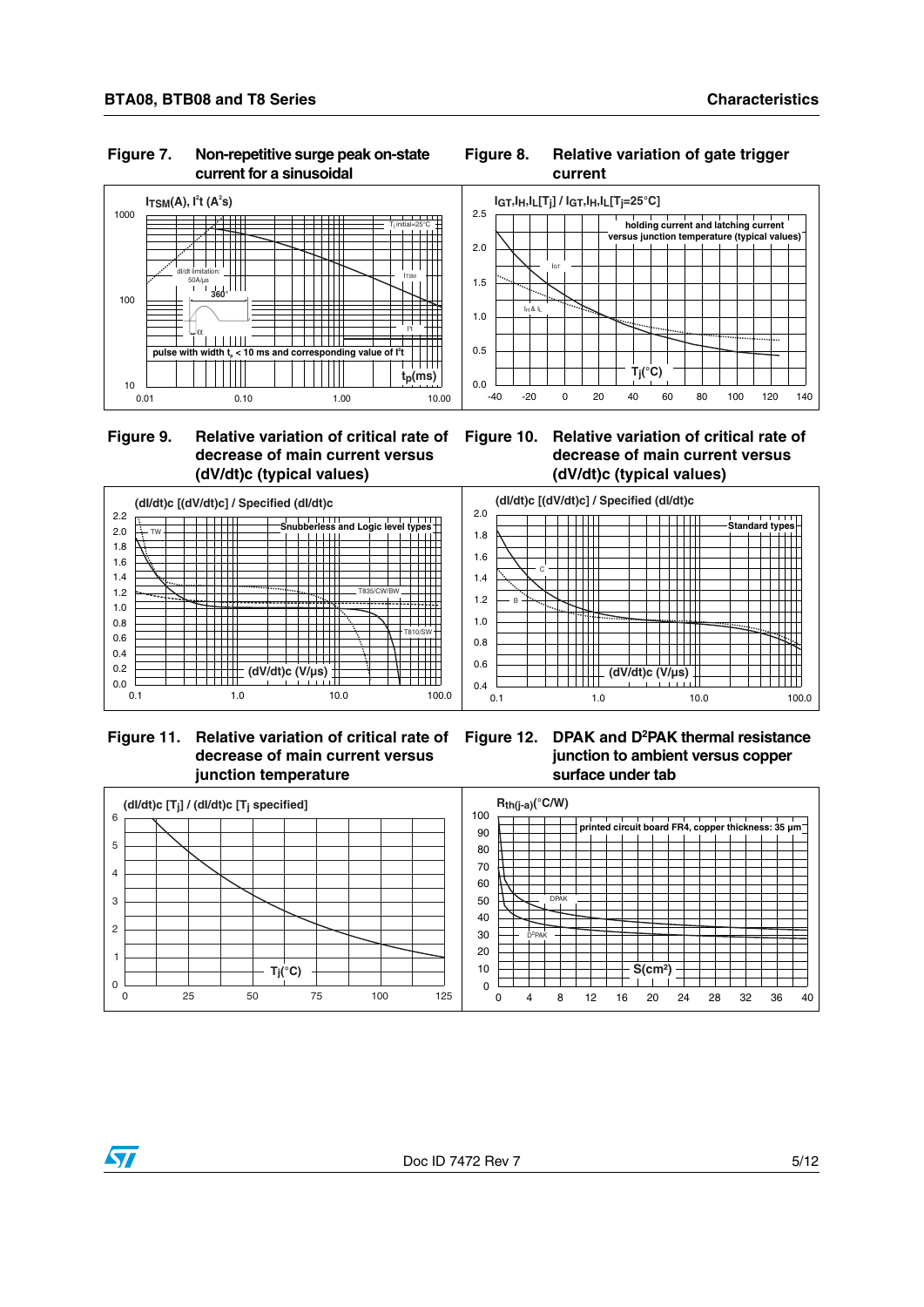### **2 Package information**

- Epoxy meets UL94, V0
- Lead-free packages

In order to meet environmental requirements, ST offers these devices in different grades of ECOPACK® packages, depending on their level of environmental compliance. ECOPACK® specifications, grade definitions and product status are available at: [www.st.com](http://www.st.com). ECOPACK® is an ST trademark.

Table 6. **D**<sup>2</sup>PAK dimensions



#### **Figure 13. Footprint (dimensions in mm)**



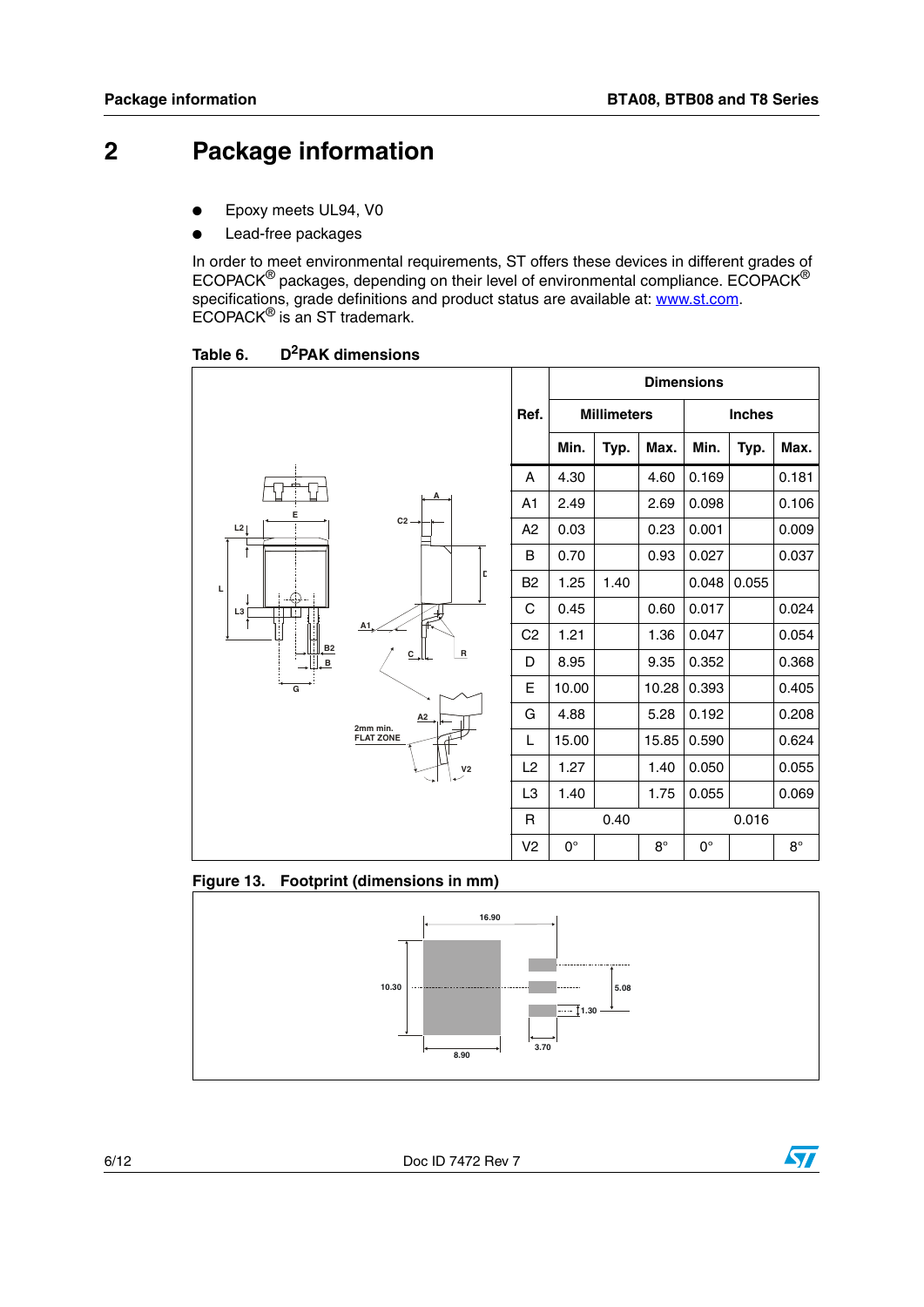

Table 7. **DPAK dimensions** 

**Figure 14. Footprint (dimensions in mm)**



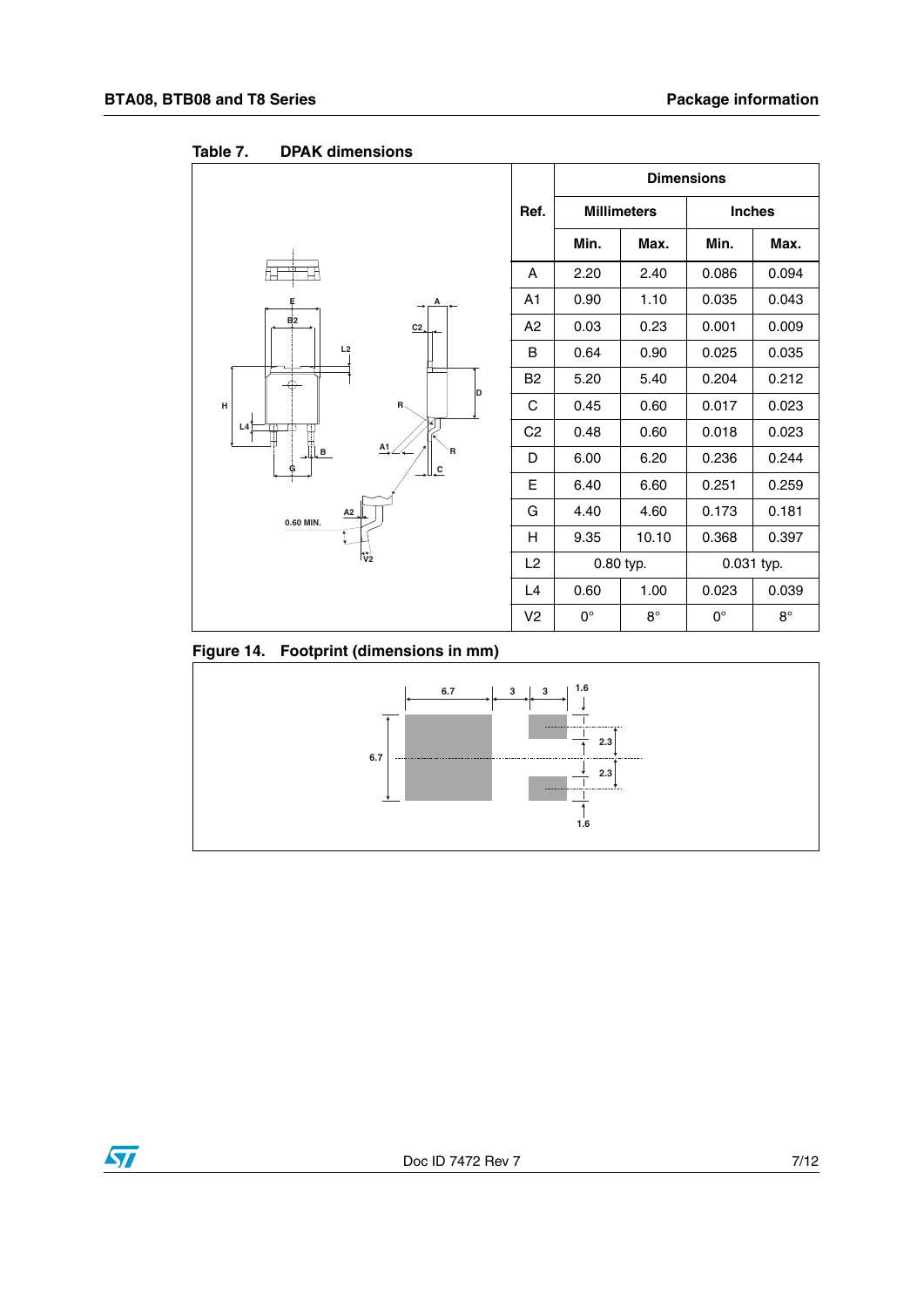|                                |                                        |                |      |                    |      | <b>Dimensions</b> |               |       |
|--------------------------------|----------------------------------------|----------------|------|--------------------|------|-------------------|---------------|-------|
|                                |                                        | Ref.           |      | <b>Millimeters</b> |      |                   | <b>Inches</b> |       |
|                                |                                        |                | Min. | Typ.               | Max. | Min.              | Typ.          | Max.  |
|                                |                                        | Α              | 2.20 |                    | 2.40 | 0.086             |               | 0.094 |
|                                |                                        | A <sub>1</sub> | 0.90 |                    | 1.10 | 0.035             |               | 0.043 |
| דר                             |                                        | A <sub>3</sub> | 0.70 |                    | 1.30 | 0.027             |               | 0.051 |
|                                |                                        | В              | 0.64 |                    | 0.90 | 0.025             |               | 0.035 |
| Е                              | C <sub>2</sub>                         | B <sub>2</sub> | 5.20 |                    | 5.40 | 0.204             |               | 0.212 |
| <b>B2</b><br>L2                |                                        | B <sub>3</sub> |      |                    | 0.95 |                   |               | 0.037 |
|                                |                                        | B <sub>5</sub> |      | 0.30               |      |                   | 0.035         |       |
| ⊕                              | D                                      | С              | 0.45 |                    | 0.60 | 0.017             |               | 0.023 |
| н                              |                                        | C <sub>2</sub> | 0.48 |                    | 0.60 | 0.019             |               | 0.023 |
| B <sub>3</sub><br>L1<br>L<br>в | A1                                     | D              | 6    |                    | 6.20 | 0.236             |               | 0.244 |
| V <sub>1</sub>                 |                                        | Е              | 6.40 |                    | 6.60 | 0.252             |               | 0.260 |
| B5                             |                                        | е              |      | 2.28               |      |                   | 0.090         |       |
| e<br>$\mathsf{G}$              | $\frac{c}{\sqrt{c}}$<br>A <sub>3</sub> | G              | 4.40 |                    | 4.60 | 0.173             |               | 0.181 |
|                                |                                        | н              |      | 16.10              |      |                   | 0.634         |       |
|                                |                                        | L              | 9    |                    | 9.40 | 0.354             |               | 0.370 |
|                                |                                        | L1             | 0.8  |                    | 1.20 | 0.031             |               | 0.047 |
|                                |                                        | L <sub>2</sub> |      | 0.80               | 1    |                   | 0.031         | 0.039 |
|                                |                                        | V <sub>1</sub> |      | $10^{\circ}$       |      |                   | $10^{\circ}$  |       |

Table 8. **IPAK dimensions** 

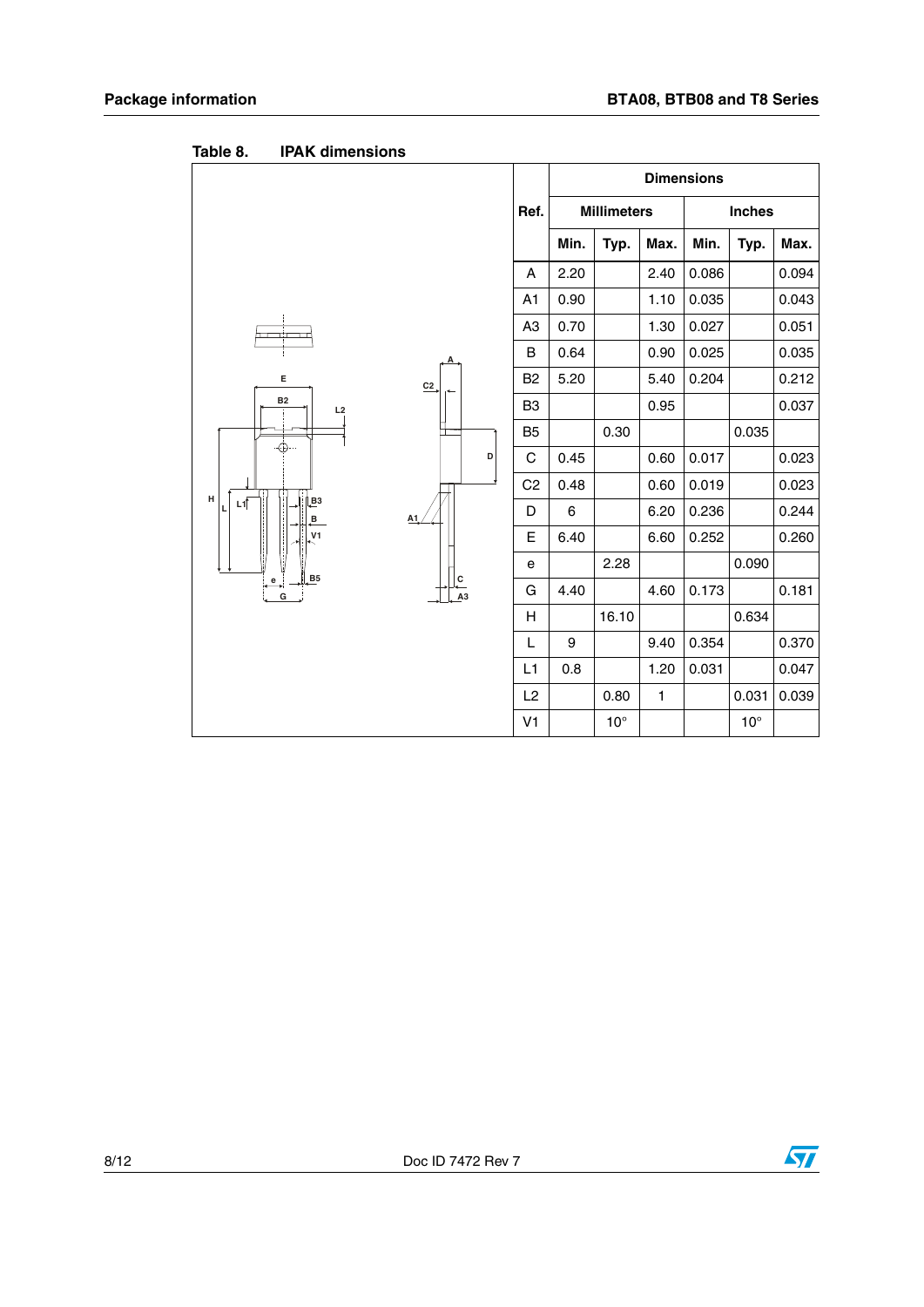| -г,                                                       |                |       |                    | <b>Dimensions</b> |       |               |       |
|-----------------------------------------------------------|----------------|-------|--------------------|-------------------|-------|---------------|-------|
|                                                           | Ref.           |       | <b>Millimeters</b> |                   |       | <b>Inches</b> |       |
|                                                           |                | Min.  | Typ.               | Max.              | Min.  | Typ.          | Max.  |
|                                                           | A              | 15.20 |                    | 15.90             | 0.598 |               | 0.625 |
|                                                           | a1             |       | 3.75               |                   |       | 0.147         |       |
| с<br>в<br>ØΙ                                              | a2             | 13.00 |                    | 14.00             | 0.511 |               | 0.551 |
| b2                                                        | B              | 10.00 |                    | 10.40             | 0.393 |               | 0.409 |
| Î⊾<br>F                                                   | b1             | 0.61  |                    | 0.88              | 0.024 |               | 0.034 |
| А                                                         | b <sub>2</sub> | 1.23  |                    | 1.32              | 0.048 |               | 0.051 |
| 4<br>13                                                   | C              | 4.40  |                    | 4.60              | 0.173 |               | 0.181 |
| ⊕<br>$\overline{c^2}$<br>a1                               | c1             | 0.49  |                    | 0.70              | 0.019 |               | 0.027 |
| 12                                                        | c2             | 2.40  |                    | 2.72              | 0.094 |               | 0.107 |
| a2                                                        | e              | 2.40  |                    | 2.70              | 0.094 |               | 0.106 |
|                                                           | $\mathsf F$    | 6.20  |                    | 6.60              | 0.244 |               | 0.259 |
| $\stackrel{\mathsf{M}}{\longrightarrow}$<br>c1<br>b1<br>ᇦ | Øl             | 3.75  |                    | 3.85              | 0.147 |               | 0.151 |
|                                                           | 14             | 15.80 | 16.40              | 16.80             | 0.622 | 0.646         | 0.661 |
|                                                           | L              | 2.65  |                    | 2.95              | 0.104 |               | 0.116 |
|                                                           | $ 2\rangle$    | 1.14  |                    | 1.70              | 0.044 |               | 0.066 |
|                                                           | I3             | 1.14  |                    | 1.70              | 0.044 |               | 0.066 |
|                                                           | M              |       | 2.60               |                   |       | 0.102         |       |

### **TO-220AB (NIns. and Ins. 20-up) dimensions**

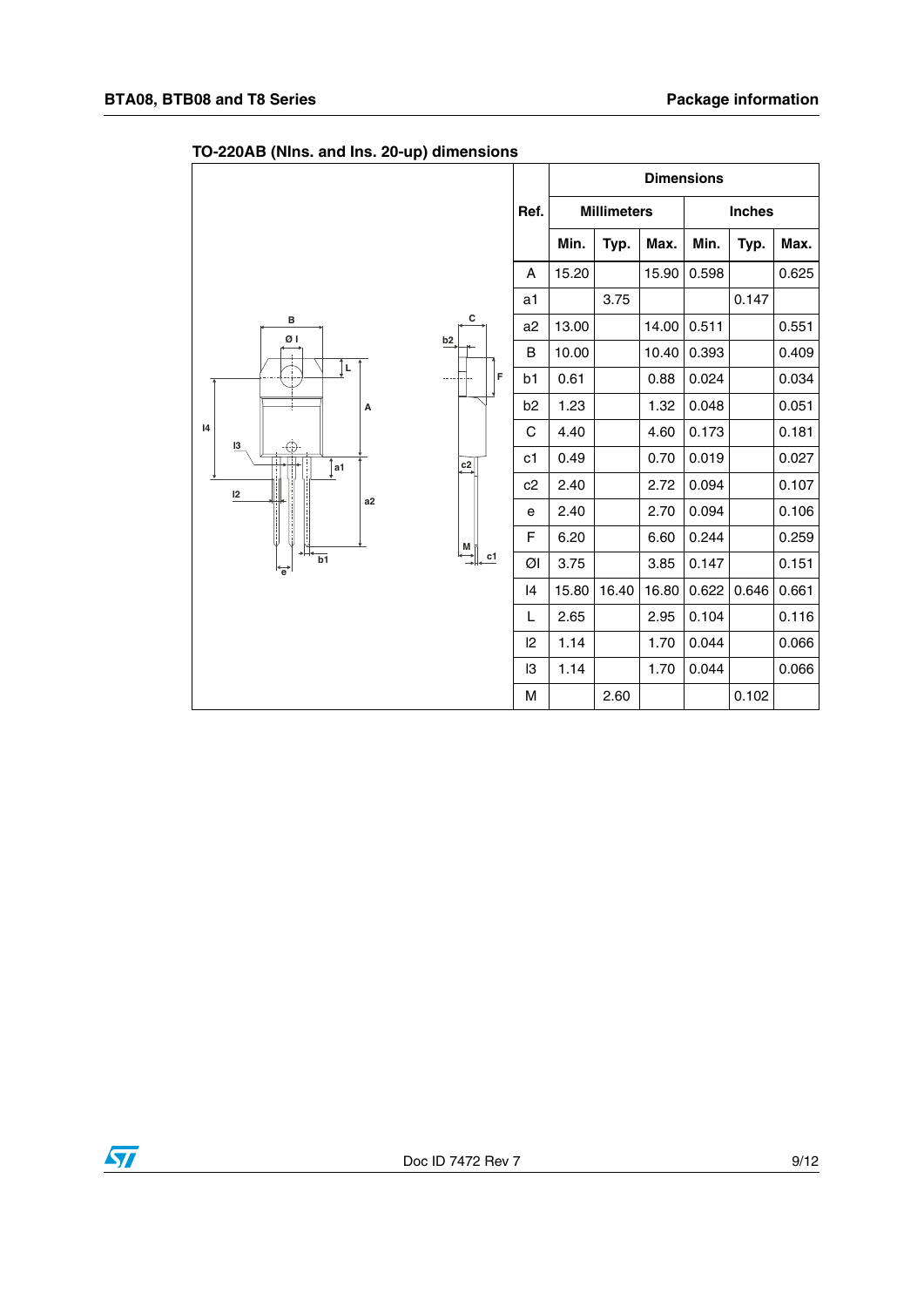### **3 Ordering information**

#### **Figure 15. Ordering information scheme (BTA08 and BTB08 series)**

|                            | BT A 08 - 600 BW (RG)   |  |  |  |
|----------------------------|-------------------------|--|--|--|
| <b>Triac series</b>        |                         |  |  |  |
| <b>Insulation</b>          |                         |  |  |  |
| $A =$ insulated            |                         |  |  |  |
| $B = \text{non insulated}$ |                         |  |  |  |
| Current                    |                         |  |  |  |
| $08 = 8A$                  |                         |  |  |  |
| Voltage                    |                         |  |  |  |
| $600 = 600V$               |                         |  |  |  |
| $800 = 800V$               |                         |  |  |  |
| Sensitivity and type       |                         |  |  |  |
| $B = 50mA$ Standard        | $BW = 50mA$ Snubberless |  |  |  |
| $C = 25mA$ Standard        | $CW = 35mA$ Snubberless |  |  |  |
| SW = 10mA Logic Level      | TW = 5mA Logic Level    |  |  |  |
| Packing mode               |                         |  |  |  |
| $RG = Tube$                |                         |  |  |  |

#### <span id="page-9-0"></span>**Figure 16. Ordering information scheme (T8 series)**

| <b>Triac series</b><br>Current<br>$8 = 8A$<br>Sensitivity<br>$10 = 10 \text{ mA}$<br>$35 = 35$ mA<br>Voltage<br>$600 = 600 V$<br>$800 = 800 V$<br>Package<br>$B = DPAK$<br>$H = IPAK$<br>$G = D^2PAK$<br>$R = I^2PAK$ | T 8 10 - 600 B (-TR) |
|-----------------------------------------------------------------------------------------------------------------------------------------------------------------------------------------------------------------------|----------------------|
| Packing mode<br>Blanck = Tube<br>$-TR = Tape$ and reel                                                                                                                                                                |                      |

#### Table 9. **Product Selector**

| <b>Part Number</b> |       | Voltage (xxx) | <b>Sensitivity</b> |             |                 |
|--------------------|-------|---------------|--------------------|-------------|-----------------|
|                    | 600 V | 800 V         |                    | <b>Type</b> | Package         |
| BTA/BTB08-xxxB     | X     | X             | 50 mA              | Standard    | <b>TO-220AB</b> |
| BTA/BTB08-xxxBW    | X     | X             | 50 mA              | Snubberless | TO-220AB        |
| BTA/BTB08-xxxC     | X     | X             | 25 mA              | Standard    | TO-220AB        |
| BTA/BTB08-xxxCW    | X     | X             | 35 mA              | Snubberless | <b>TO-220AB</b> |
| BTA/BTB08-xxxSW    | X     | X             | 10 mA              | Logic level | TO-220AB        |
| BTA/BTB08-xxxTW    | X     | X             | 5 mA               | Logic Level | TO-220AB        |
| T810-xxxG          | X     | X             | 10 mA              | Logic Level | $D^2$ PAK       |
| T810-xxxH          | X     | X             | 10 mA              | Logic Level | <b>IPAK</b>     |
| T835-xxxB          | X     | X             | 35 mA              | Snubberless | <b>DPAK</b>     |
| T835-xxxG          | X     | X             | 35 mA              | Snubberless | $D^2$ PAK       |
| T835-xxxH          | X     | X             | 35 mA              | Snubberless | <b>IPAK</b>     |

**BTB:** non insulated TO-220AB package

10/12 Doc ID 7472 Rev 7

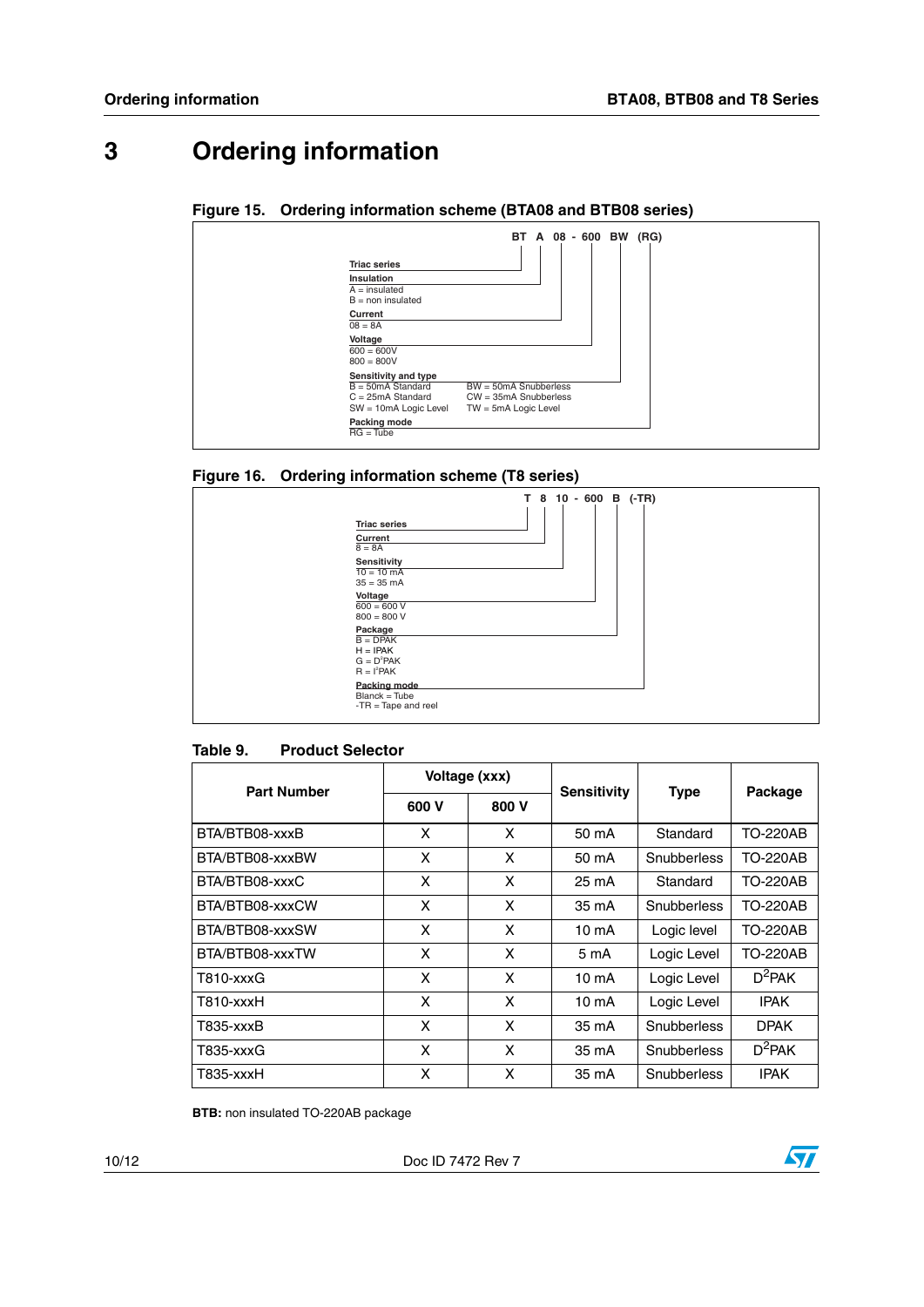# **4 Ordering information**

| Table 10. |  | <b>Ordering information</b> |
|-----------|--|-----------------------------|
|-----------|--|-----------------------------|

| Order code        | <b>Marking</b>  | Package     | Weight           | <b>Base gty</b> | Delivery mode |
|-------------------|-----------------|-------------|------------------|-----------------|---------------|
| BTA/BTB08-xxxyzRG | BTA/BTB08-xxxyz | TO-220AB    | 2.3 <sub>q</sub> | 50              | Tube          |
| T8yy-xxxG         | T8yyxx          | $D^2$ PAK   | 1.5 <sub>g</sub> | 50              | Tube          |
| T8yy-xxxG-TR      | T8yyxx          |             |                  | 1000            | Tape and reel |
| T8vv-xxxB         | T8yyxx          | <b>DPAK</b> | 0.3 <sub>q</sub> | 75              | Tube          |
| T8vv-xxxB-TR      | T8yyxx          |             |                  | 2500            | Tape and reel |
| T8yy-xxxH         | T8yyxx          | <b>IPAK</b> | 0.4 <sub>q</sub> | 75              | Tube          |

 $xxx = voltage$ ,  $yy = sensitivity$ ,  $z = type$ 

## **5 Revision history**

#### Table 11. **Document revision history**

| <b>Date</b> | <b>Revision</b> | <b>Changes</b>                                                                |
|-------------|-----------------|-------------------------------------------------------------------------------|
| Apr-2002    | 5Α              | Last update.                                                                  |
| 13-Feb-2006 | 6               | TO-220AB delivery mode changed from bulk to tube.<br>ECOPACK statement added. |
| 10-Mar-2010 |                 | Updated ECOPACK statement and <i>Figure 16.</i>                               |